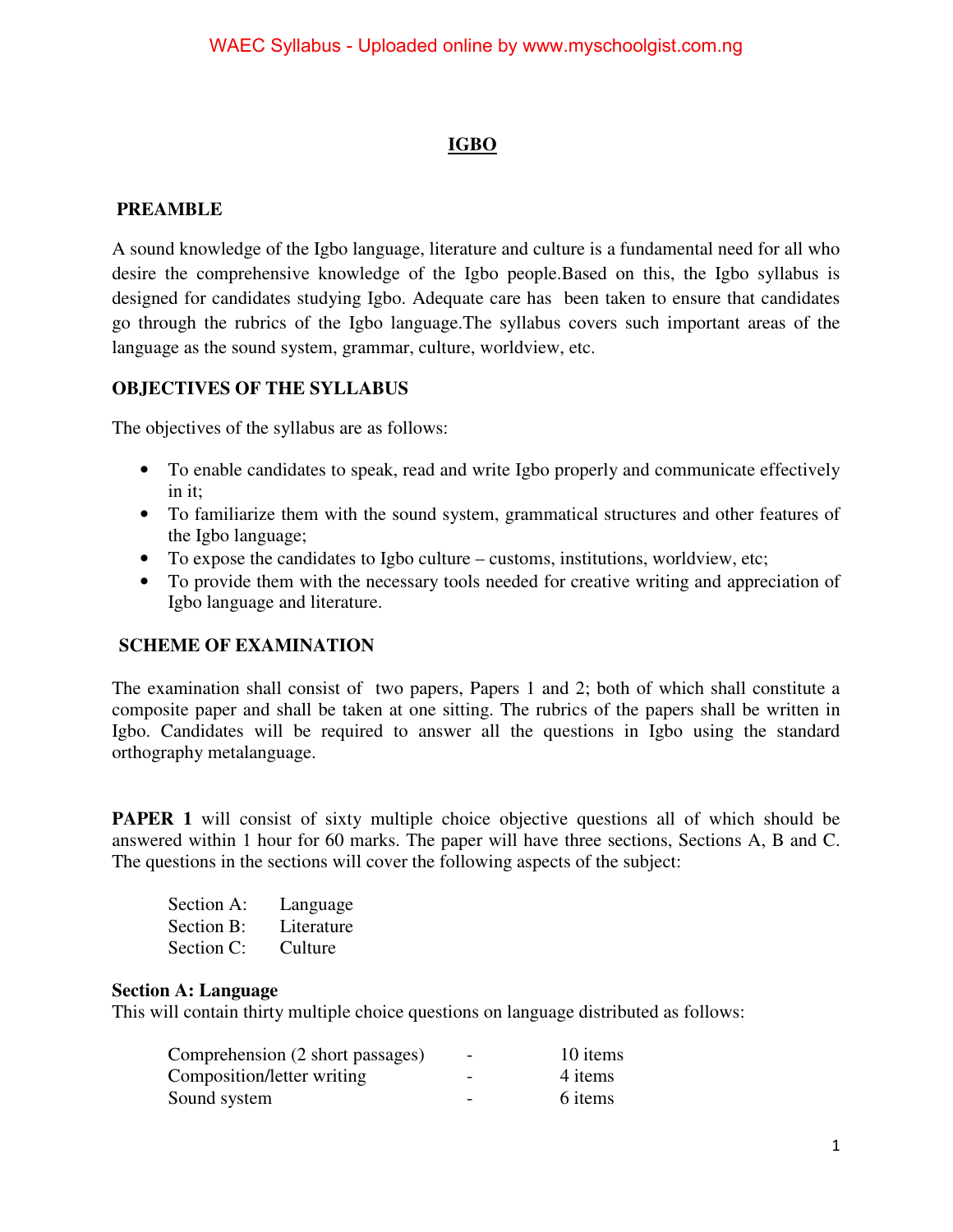| <b>Grammar</b> | $\overline{\phantom{a}}$ | 6 items  |
|----------------|--------------------------|----------|
| Translation    | $\overline{\phantom{m}}$ | 4 items  |
|                |                          | 30 items |

### **Section B: Literature**

Will contain twenty-two multiple choice questions on literature distributed as follows:

|                           | Basic Principles of Literary Appreciation - |                 |                          |                    |  |
|---------------------------|---------------------------------------------|-----------------|--------------------------|--------------------|--|
| Oral Literature-          |                                             | Prose<br>Poetry |                          | 3 items<br>3 items |  |
|                           |                                             | Drama           |                          | 3 items            |  |
| <b>Written Literature</b> |                                             | Prose           |                          | 3 items            |  |
|                           |                                             | Poetry          | $\overline{\phantom{0}}$ | 3 items            |  |
|                           |                                             | Drama           |                          | 3 items            |  |
|                           |                                             |                 |                          | 22 items           |  |

In this section, all questions other than those on Basic Principles of Literary Appreciation will be based on the setbooks for Paper 2.

### **Section C: Culture**

This will contain eight multiple choice questions on culture distributed as follows:

| <b>Customs</b> | $\overline{\phantom{0}}$ | 4 items   |
|----------------|--------------------------|-----------|
| Institutions   |                          | 4 items   |
|                |                          | $8$ items |

# **TOTAL: (30+22+8) = 60 items**

**PAPER 2:** Will be a composition test and will also have three sections, Section A, B and C. The sections will cover the parts of the syllabus indicated below.

Section A: Language

Section B: Literature

Section C: Culture

Candidates will be required to answer six out of the total of thirteen questions to be made available. The paper will take 2 hours to complete and carry 100 marks.

Further details on the structure of the paper as well as its requirements are given below.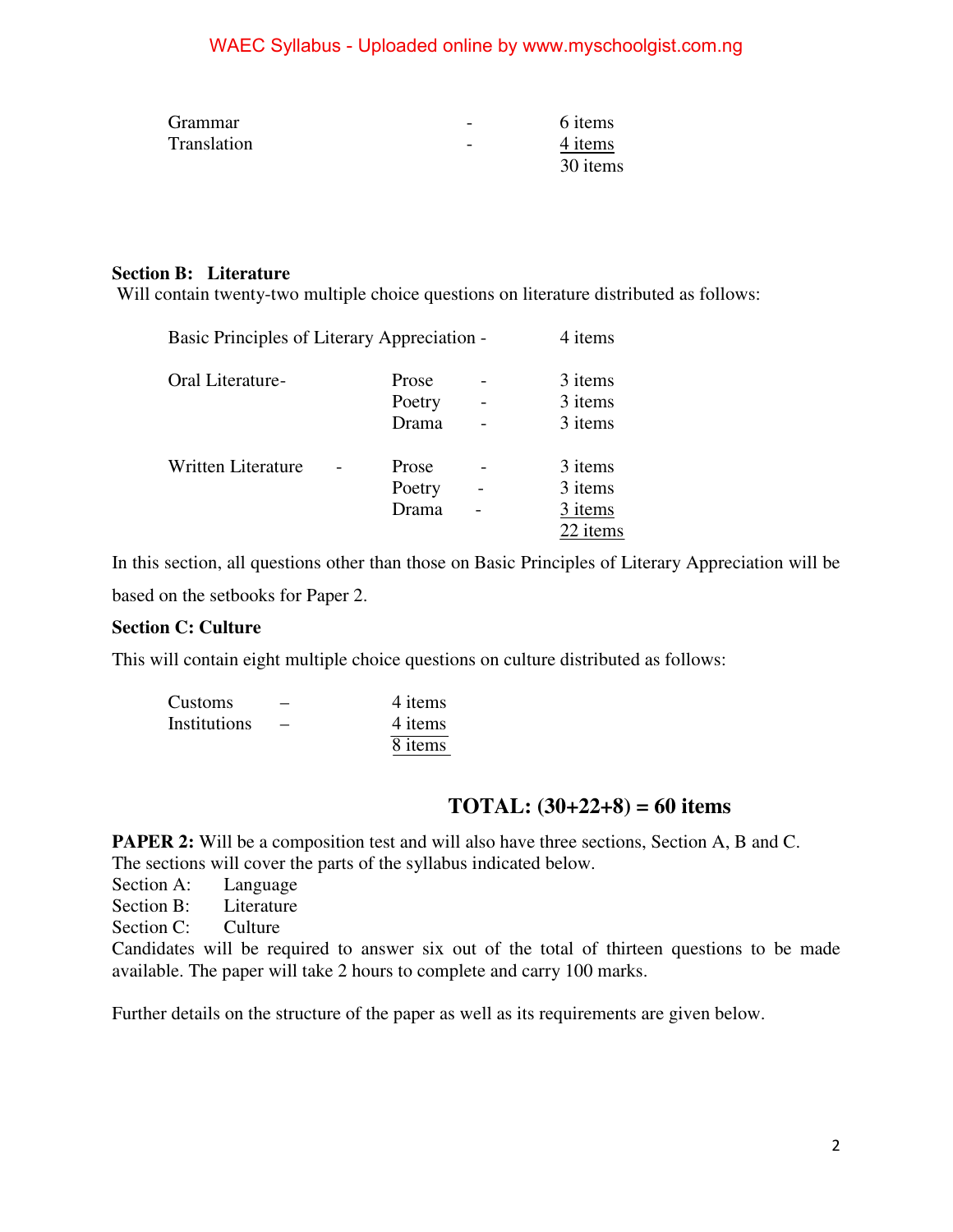#### **Section A: Essay**

This section will consist of the following three parts, Parts I, II and III:

- Part I Composition/Letter writing
- Part II Sound System
- Part III Grammar

#### **Part I: Composition/ Letter Writing**

Candidates are advised not to spend more than 45 minutes on this section. There will be five topics from the following essay types and candidates will be expected to write on one of them in about 300 words:

- (1) Narrative;
- (2) Descriptive;
- (3) Argumentative;
- (4) Expository;
- (5) Dialogue;
- (6) Debate;
- (7) Letter writing.

#### **Part II: Sound system**

Two questions will be set for candidates to answer one of them. The questions will test candidate's basic knowledge of the following areas:

- (a) Igbo Phonemes: Vowels, Consonants, the Syllabic nasal,
	- (i) their production, and
	- (ii) their classification.
- (b) Syllable Structure.
- (c) Sound Processes: vowel harmony, vowel assimilation, vowel elision and consonants elision.
- (d) Tone and tone notation.
- (e) The Igbo alphabet.

#### **Part III: Grammar**

Two questions will be set for candidates to answerly one of them. The questions will test candidate's knowledge of the following areas:

(a) Spelling rules.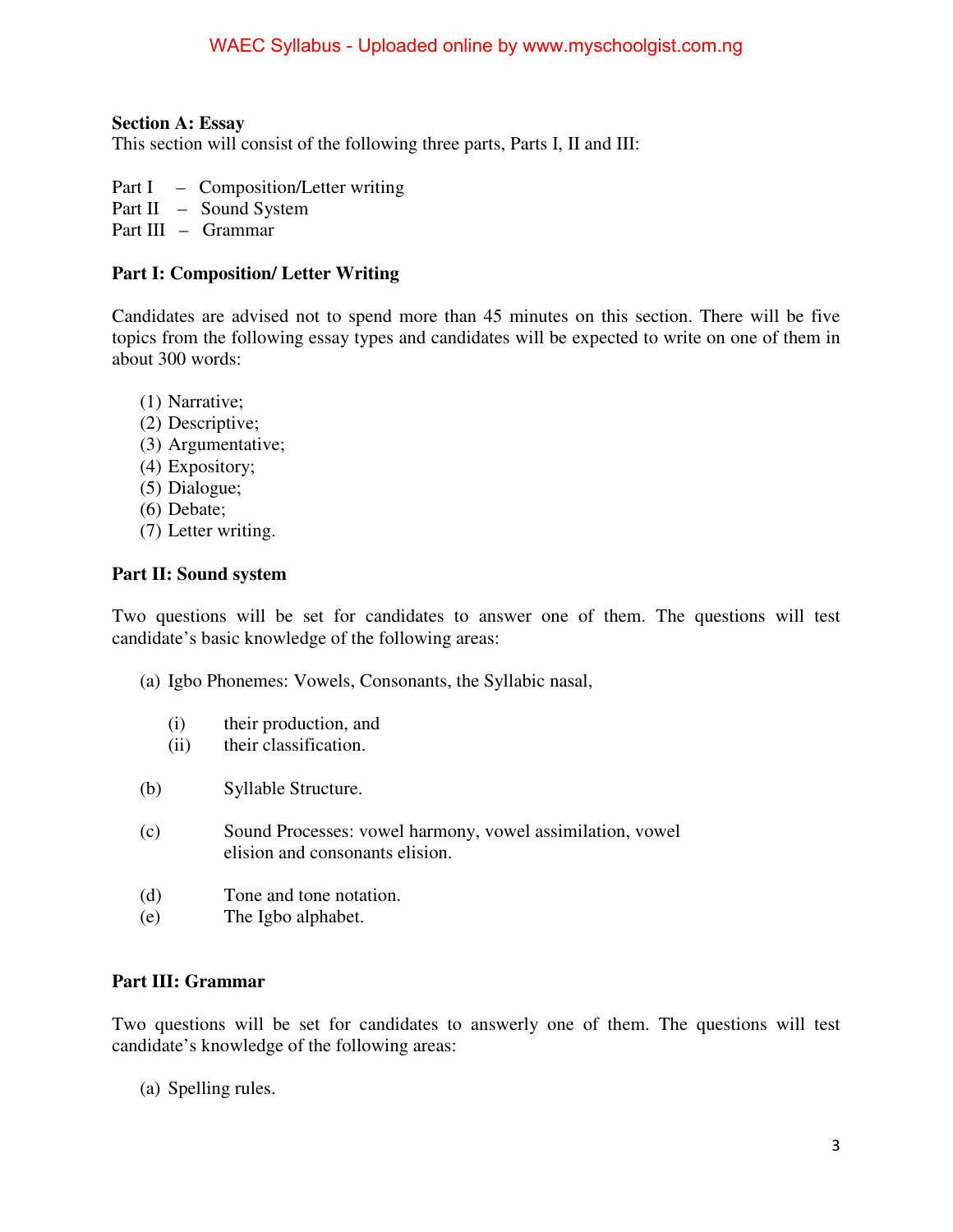- (b) Word formation.
- (c) Igbo dialects and Standard Igbo.
- (d) Loan words.
- (e) Igbo metalanguage (new words).
- (f) Word classes: The noun, verb, pronoun, conjunction, preposition, etc.
- (g) Grammatical categories: tense, number and person.
- (h) Phrases and Clauses: their types and functions.
- (i) Sentences: i. their constituents and types.

ii. Sentences containing Direct and Indirect Speech.

- (j) Lexis and Structure.
- (k) Punctuation marks.

#### **Section B**: **Literature**

This section will consist of two parts, Parts I and II as follows:

Part I: Oral Literature – Prose, Poetry and Drama Part II: Written Literature – Prose, Poetry and Drama

### **Part I: Oral Literature**

Three questions will be set for this part and candidates will be required to answer only one of them. All questions in this section will be based on the prescribed texts. In this part, candidates will be required to have basic knowledge of the following:

- (a) Definiton and characteristics of oral Literature
- (b) Classification and functions
- (c) Literary devices
- (d) Folktales (ifo)
- (e) Anecdotes (ụkabụilu)
- (f) Legends (nkọkịrịkọ/akụkọ dike)
- (g) Myths (nkọmịrịkọ/akụkọokike/mmalite)
- (h) Poems (abụ)
- (i) Songs (uri)
- (j) Proverbs (ilu)
- (k) Riddles (agwụgwa)
- (l) Chants (mbem)
- (m) Oral drama (ejije onu)
- (n) Tongue twisters (okwuntụhi)

#### **Part II: Written Literature**

Three questions will be set for this part and candidates will be required to attempt only one. All questions in this section will be based on the prescribed texts.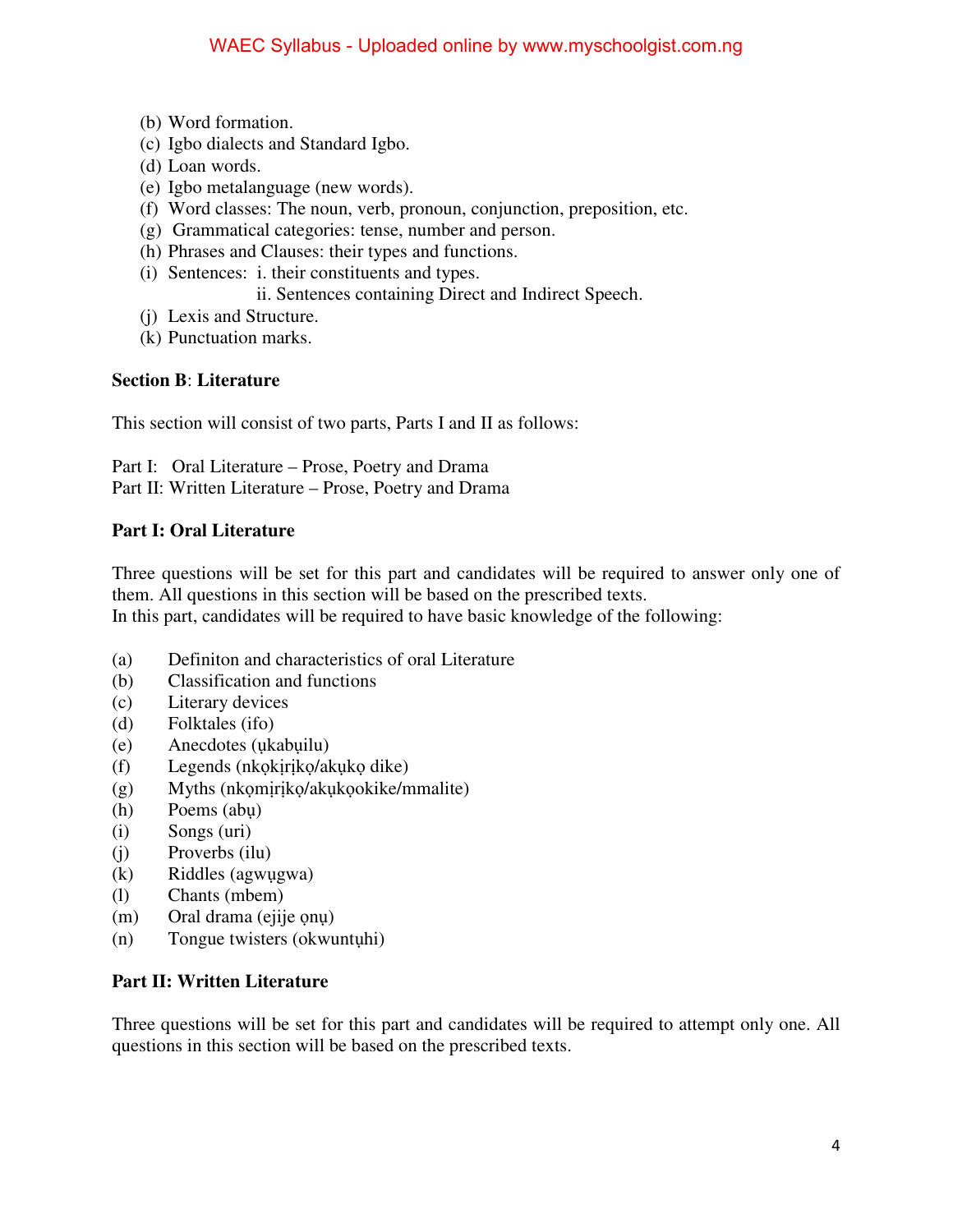### **Section C:Culture**

Two questions will be set on culture and candidates will be required to attempt only one.

Candidates should be familiar with Igbo customs and institutions as aspects of the culture. The following areas will be covered.

### **Customs – Omenala**

| $(a)$ i. | Njirimara ndi Igbo-asusu, ejiji, omenala, ekpemekpe, agbambo, dg.            |
|----------|------------------------------------------------------------------------------|
| ii.      | Ekele ndi Igbo n'oge di icheiche.                                            |
| (b)      | Mmemme -qii, itu nzu, ikwo aka ututu, igo ofo, dg.                           |
| (c)      | Nnabata obia.                                                                |
| (d)      | Omumu nwa - ile omugwo, ibi ugwu, ikuputa nwa, igu aha, izu ahia nwa,        |
|          | ihu eze, dg.                                                                 |
| (e)      | Nkwenye - ilo uwa, ogbanje, nro, ihi/isi anu, iha/ichu mmiri, dg.            |
| (f)      | Emume - ofala, ibo uzo, iwa ji/iri ji, igbu ewuukwu, iru                     |
|          | mgbede, iwa akwa, akwamozu, igba mkpe, igu afo, mbari, udara, dg.            |
| (g)      | Egwuregwu – egwu umuaka, igba/ichu oro, itu okwe, izu nchorokoto, ikpo okwe, |
|          | mgba, ikpo oga, okoso, egwu onwa, dg.                                        |
| (h)      | Nsoala/Aru - ihenso, ebenso, anunso, osisinso, ime ibeene.                   |

### **Institutions – Ewumewu**

- (a) Ewumewu ọchịchị ezinaụlọ, ndị eze ọdịnala, nze na ọzọ, ụmụọkpụ/ụmụada, otu ọgbọ, otu nzuzo, otu inyomdi, ụmụnna, ogbe, obodo.
- (b) Ewumewu mmekọrịta mmadụ na ibe ya alụmalụ, ezinaụlọ, ịgọ ọgọ, nwanwa/nwadiala, ịgba ndụ, ịgba orikọ
- (c) Echichi Lọọlọ, Iyọm, Ọmụ, Ezeji, Jioke, Atama.
- (d) Abamaba Mmọnwụ,Ọkọnkọ, Ekpe, Ọmabe, Odo, Dibịa.
- (e) Ewumewu akụnaụba ike ekpe, iri ekpe, ala na ihe dị na ya.
- (f) Akaọrụ ịkpụ ụzụ, ịgba nta, ịkụ azụ, ọrụugbo, ịkwa nka, ịkpụ ite, dg.
- (g) Ewumewu ofufe ịgba afa, ịchụ aja, dg.
- (h) Ngwa ofufe ọfọ, ikenga, okpesi, ogu, ọtọnsi , dg
- (i) Ihe ofufe Ndịichie, Arụsị, Ikenga, Ala, Mmụọ mmiri, Arụsị/ Agbara dịka Ogwugwu, Ahịajiọkụ, Agwụ, Amadịọha, Kamalụ, Agbala, Ibini Ụkpabị, Ojukwu, Igwekaala, Idemmili, dg.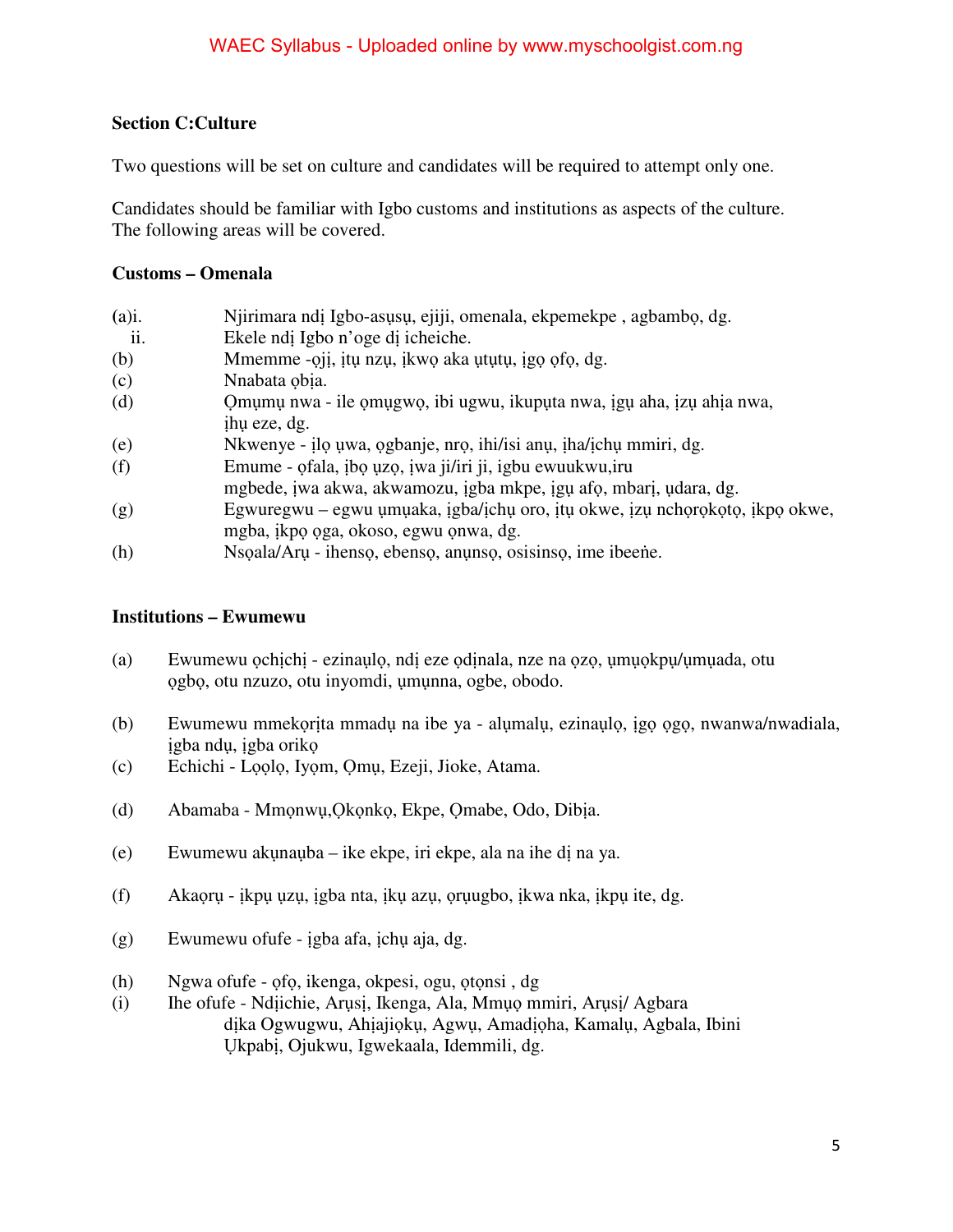# WAEC Syllabus - Uploaded online by www.myschoolgist.com.ng

| <b>YEAR</b>          |                      | <b>PROSE</b>                                                | <b>POETRY</b> |                                                           | <b>DRAMA</b>   |                                   |
|----------------------|----------------------|-------------------------------------------------------------|---------------|-----------------------------------------------------------|----------------|-----------------------------------|
| 1981-83              | Oral                 | Qmalinze                                                    |               | Abx Na<br>EgwuregwuQd [nala                               |                |                                   |
|                      |                      | Written Urunwa<br>JxqObinna                                 |               | Akpa Uche<br>Eke Nne                                      |                | Obidiya                           |
| 1987                 | Oral                 |                                                             |               | Abx Na EgwuregwuQd [nala                                  |                |                                   |
|                      |                      | Written Chinagqrqm                                          |               | Xtara Nt [                                                |                | Ugomma                            |
| 1988<br>1989<br>1990 |                      | Written Obiefuna<br>Written Xwaezuoke<br>Written Xwad [egwu |               | AkpaUche<br>Akpa Uche<br>Nkemakqlam                       |                | AkxFechaa<br>AkxFechaa<br>Obidiya |
| 1998-2000 Oral       |                      | Qka Mgba                                                    |               | MbemnaEgwu Igbo                                           |                |                                   |
|                      | <b>Written Dinta</b> | QkpaAkxEriEri AkpaUche                                      |               | AkqBxNdx                                                  | OkweAgbaala    | Onxkwube                          |
| 2002-2005 Oral       |                      | Omalinze<br>Written Jxqchi/Adaeze                           |               | Abx Na EgwuregwuQd [nala<br>Xtara Nt [<br>EchicheMiri Emi |                | UdoKaMma<br>Ajq Obi               |
| 2006-10              | Oral                 | Qka Mgba<br>Written IheQjqqGbaaAfq                          |               | Abx Akwamozu<br>Echiche                                   |                | NwataBulieNnaYaElu                |
| $2011 - 15$          | Oral                 | Mbediogu<br>Written QjaDufuo Dike Uche Bx Akpa              |               | Abu Na Egwuregwu                                          | AtxrxGa-EpuMpi |                                   |

# **RECOMMENDED TEXTS FOR WASCCE IGBO**